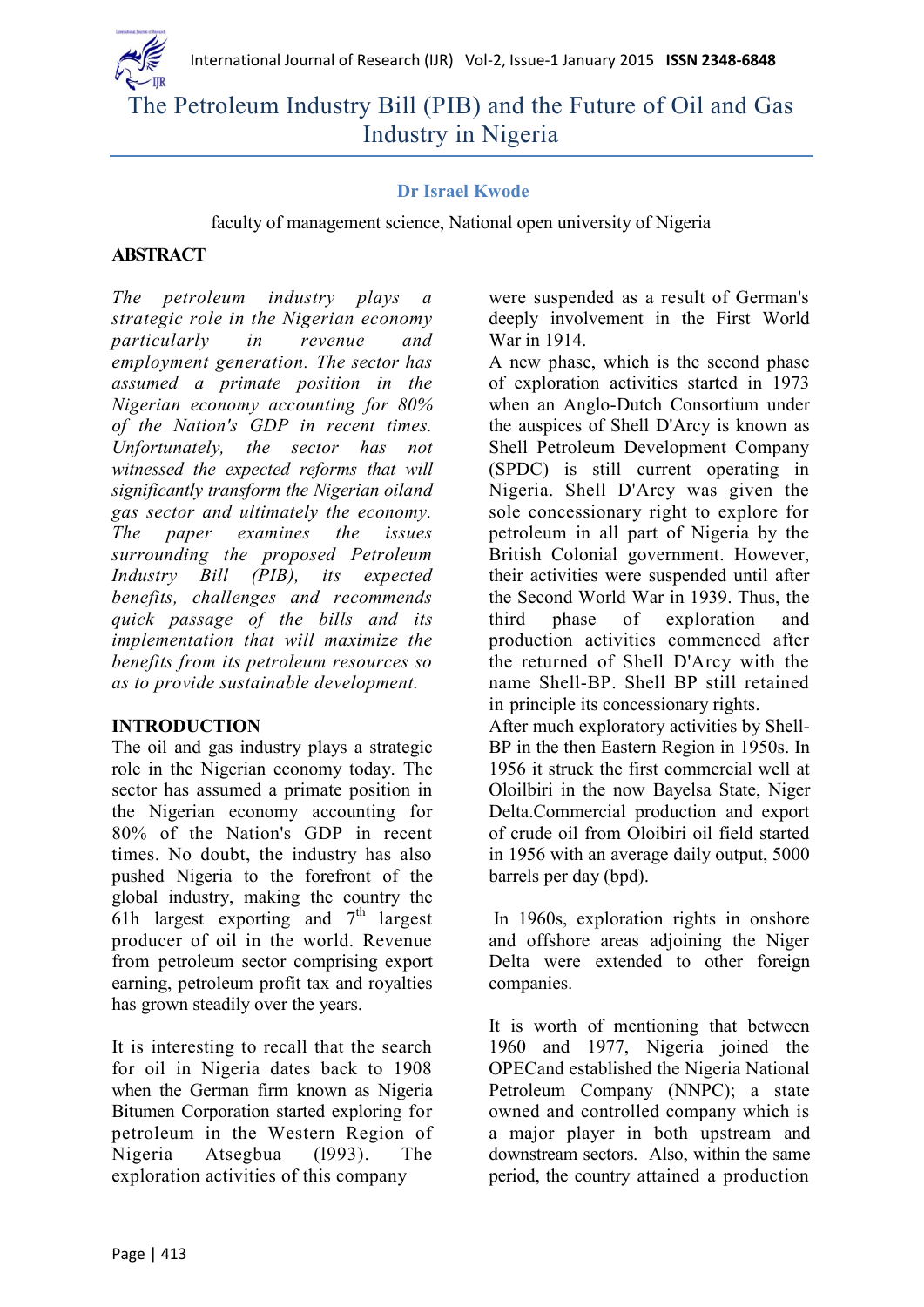

level of over 2 million bpd, and in 2004 it stood at 2.5million bpd . Thus for more than three decades, the petroleum has stood prominent as Nigeria's treasure base, as a readily available resource to meet the country's developmental needs, and a very present succour in time of political and economic exigencies Orubu (2003).

The sector which is the bedrock of the Nigerian economy is presently dominated by multi- national companies particularly in the upstream sub-sector. In fact, most Nigerians are excluded from the benefits associated with oil exploration for the past decades. It is in realization of this that the federal government has embarked on different reforms namely the local content law, the petroleum industry bill etc all aimed at ensuring full participation of Nigerians in oil and gas sector. It should be noted that since the introduction of thepetroleum industry bill, it is still circulating in the National Assembly giving room to speculations that the bill will never see the light of the day. Thus this paper examines the Petroleum industry bill with a view to highlighting critical issues, benefits, challenges and make necessary recommendations.

# **LITERATURE REVIEW**

According to Iyoha (2003), the petroleum exportation has totally dominated the economy and in indeed government finances since the mid-1970. However, he lamented that the growth oil exportation generated did not seem to be lasting or to have had significant effect in the structure of the economy, hence that Nigerian economy had experienced growth without development. The reasoning here is that Nigeria experienced increase in measured GDP but the structure of the economy remained unchanged. In addition, because of the

important nature of the petroleum sector, dependence on oil has continued.

Oriakhi (2003) confirms this dependency situation, that oil in the next 20 years or thereabout will continue to be an independent variable in the economic growth and development on the Nigeria. And that it evolves as a negotiable source of wealth and that the positive effects of crude oil exports are glaringly manifest on public finance and balance the payments.

Aliyu (2009) in his empirical analysis observed that Nigeria benefited handsomely from hikes in the oil since the beginning of second Gulf War. Also that the balance of payments position of the country remains highly favourable with over 20 months of imports, which translates to over \$55 billion of reserves. Exchange rate was moderately stable between 2000 and 2008, while real GDP growth averaged 5.01 percent within the same period. The result of the analysis also indicated a 10 percent permanent increase by 7.72 percent while the same 10 percent appreciation in the level of real exchange rate only increases real GDP by 0.35 percent. This shows that Nigeria's GDP increases more by oil price increase. This shows the relative importance of oil sector.

In the same vein Adedipe (2004) upholds that in essence, policy formulation appears to respond to the oil situation or attempt to take advantage of it. This usually takes the form of expand expenditure when oil earnings increase, maintain the position when there is a dip in earnings and seek a desperate way out when there is crisis. Also, that the decrease in oil revenue affected fundingof tertiary education, necessitating a policy shift that has been difficult for the operators of the system to come to terms with.

Orubu (2003), in his empirical analysis of the link between Nigerian oil export and gross domestic product and oil revenue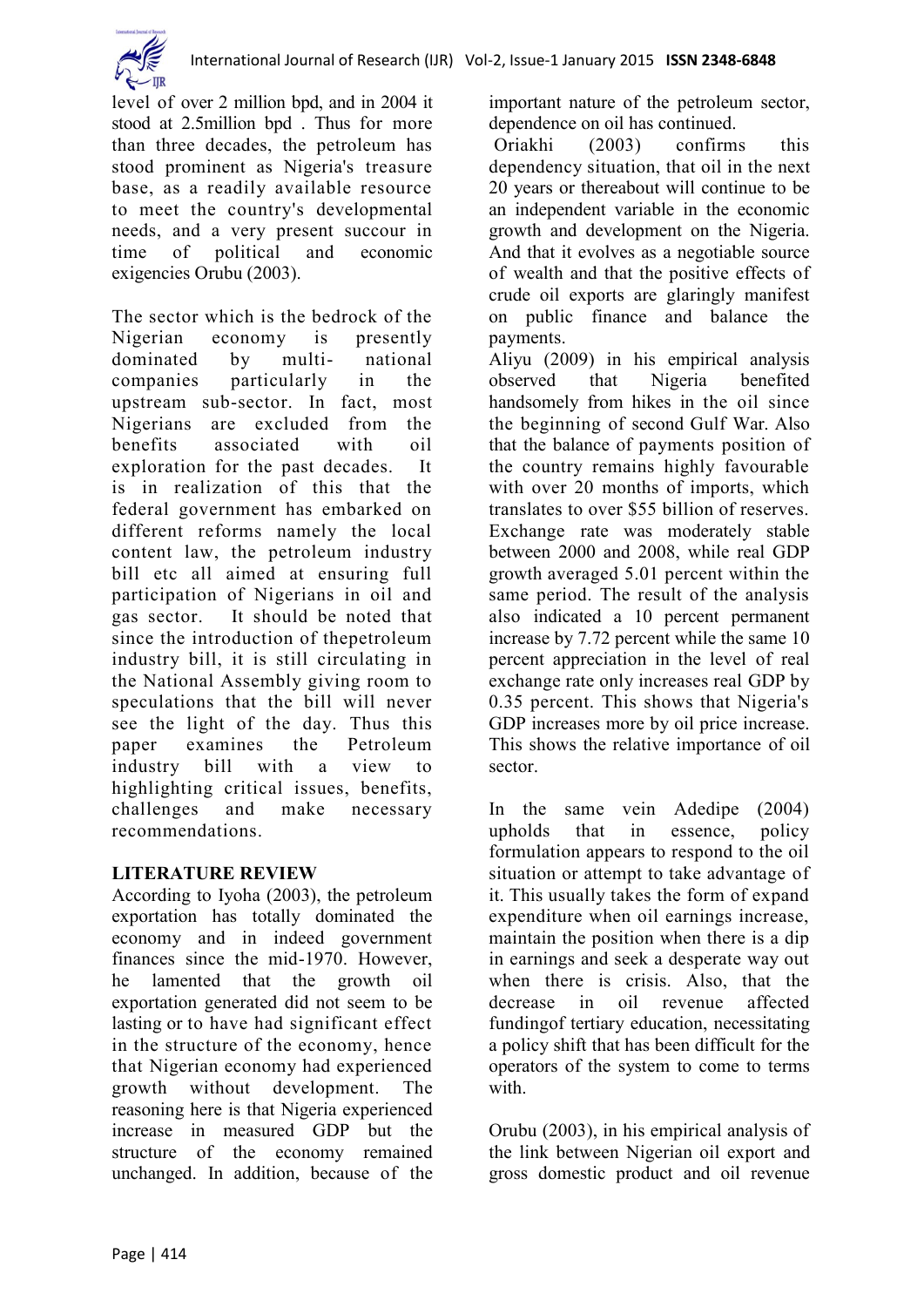

and federal government expenditure observed that petroleum sector, apart from accounting for a significant proportion of the country's GDP, the petroleum sector also account for the larger proportion of the Nigeria's exports and total federal collectable revenue. Though according to him, this benefit enjoyed from petroleum sector had been made available through various government control and regulation mechanism.

The country's proven oil reserves amount to an estimated 27 billion barrels, sufficient to last for production. Annual production of 2 million barrels per day (mbd) compares favourably to 1.2 mbd in Mexico. Proven natural gas reserves as estimated at 174 trillion cubic feet (equivalent to 30 billion barrels of crude oil), with an energy content slightly higher than the country's oil reserves.

These reserves are comparable to those in Algeria, and will last for 110 years at current production levels. Nearly 80 percent of the natural gas produced is presently being flared and most of the remaining 20 percent is used for electricity generation.

Nigeria's rivers also constitute a substantial energy resource, providing the country with nearly half of its electricity. Capacity utilization in industry is about 40 percent --- with 60 percent of installed (usable) capacity idle (Soludo *et al.*, 2003).

**THE ENABLING LAWS GOVERNING THE OIL INDUSTRY** Giving the importance of the oil industry in Nigeria, various laws and act have been formulated to govern the operations of the- industry. Some of them are discussed below

# a) **The Federal Constitution**

Ever since independence in 1960, Nigeria has had 6 Constitutions and the recently

amended 2011 constitution - the 1960 independence and 1963 Republican Constitutions, the 1979, 1989, 1993, 1999 and the amended 2011 Constitutions. All these Constitutions have made provisions, which govern oil production and the sharing of oil revenue.

The 1960 and 1963 Constitutions did not vest the control of "all minerals, mineral oils and natural gas" in the government of the Federation. Accordingly, sections 134 and 140, subsections 1 of both the 1960 and 1963 Constitutions identically state in relation to mining, royalty and rent that:

There shall be paid by the Federation to each region a sum equal to fifty percent of (a) the proceeds of any royalty received by the federation in respect of any minerals extracted in that region and (b) any mining rents derived by the federation during that year from that region. (Italics our)

In the above section "minerals" include mineral oil and in (6) it states that, "for the purposes of this section, the continental shelf of a region shall be deemed part of that region". It is clear from the above that both the 19600 and 1963 Constitutions upheld the principle of derivation in revenue sharing and allocated 50 percent to it. However, this noble position was jettisoned and substituted with ownership clauses by all the constitutions, which followed that of 1963 (Okoko, Nna & Ibaba 2006).

Thus, in the 1979, 1989, 1995 and 1999 Constitutions, the control of "all minerals, mineral oils and natural gas" is vested in the government of the federation in Section 40 sub-section 3 of the 1979 Constitution, and in section 42 sub-section 3 of the 1989 Constitution (lifted verbatim from the 1979 Constitution). It is stated that:

The entire property in control of "all mineral oils and natural gas" in, under or upon any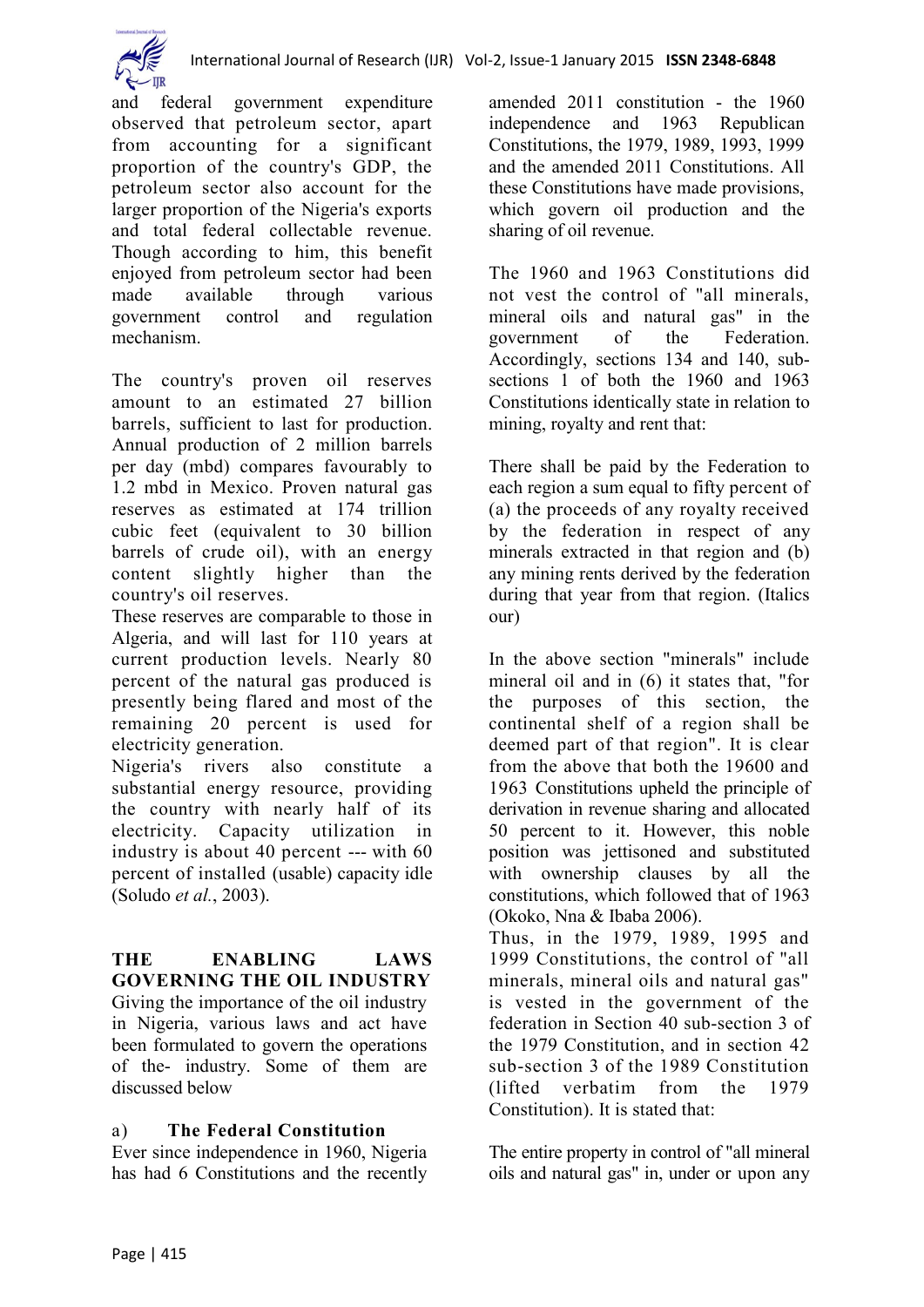

land in Nigeria or in, under or upon the territorial waters and the exclusive economic zone of Nigeria shall vest in the government of the federation and shall be managed in such manner as may be prescribed by the National Assembly. (Italics ours)

This is also true of the 1995 and 1999 Constitutions, which in addition provide for a minimum 13 percent as derivation revenue.Okoko *et al.,* (2006) asserted in their work that the above constitutional provisions, which vest the control and ownership of resources on the Federal Government is a negation of the practice of federalism where the control and ownership of such resources is usually with the communities, not the government - local, state or federal.

In all, the constitutional did not address the lingering issues of oil and gas sector which is the mainstay of the Nigerian economy. Also, the constitutional provisions exclude the Niger Delta people from the use of their resources for their development.

# **b) The Petroleum:**

The Petroleum (drilling and productions regulations) Act of 1969 "provides for the exploration of petroleum from the territorial waters and the continental shelf of Nigeria and to vest the ownership of, and all onshore and offshore revenue from resources derivable there from in the Federal Government and for all other matter incidental thereto."

Clearly, the Act alienates the people from the oil wealth. Section 1(1) emphatically states that:

The entire ownership and control of all petroleum in under or upon any lands to which this section applies shall be vested in the State. (Italics ours).

Again, section 2 (1) provides that "subject to this act, the Minister (of Petroleum) may grant -

(a) A License, to be known as an oil exploration licence, to explore for petroleum.

(b) A license, to be known as an oil prospecting licence, to prospect for petroleum, and

(c) A lease, to be known as an oilmining lease, to search for, win, work, carry away and dispose of petroleum."

In the above provisions, the people are not given any role. Indeed, they do not even have the right to protect their sacred lands, as the authority in the law to recognize or certify an area to be sacred lies with state authority.

Equally, the provisions of the law give the oil companies the right to explore and produce oil, wherever they find it. This can be discerned from the provisions of section 17 of the Act. This section prohibits oil-based activities in:

i. Any area held to be sacred

- ii. Any part set apart for or used or appropriated or dedicated to public purposes.
- iii. Any part occupied for the purposes of the government of the federation or a state.
- iv. Any part situated within a township, village, market, burial ground or cemetery
- v. Any part which is the site of or within fifty vards of any buildinginstitution, reservoir, dam, public road or trainway or which isappropriated for or situate within fifty yards of any railway.

vi. Any part consisting of private land. vii. Any part under cultivation.

Having made these restrictions, the Act further set them aside, by stating that where the written consent of the minister of petroleum resources (not the people) is obtained, the prohibitions can be waived. This explains why in some communities (Erhoike in Delta State for example) oil installations cohabit with the people, inspite of the obvious health and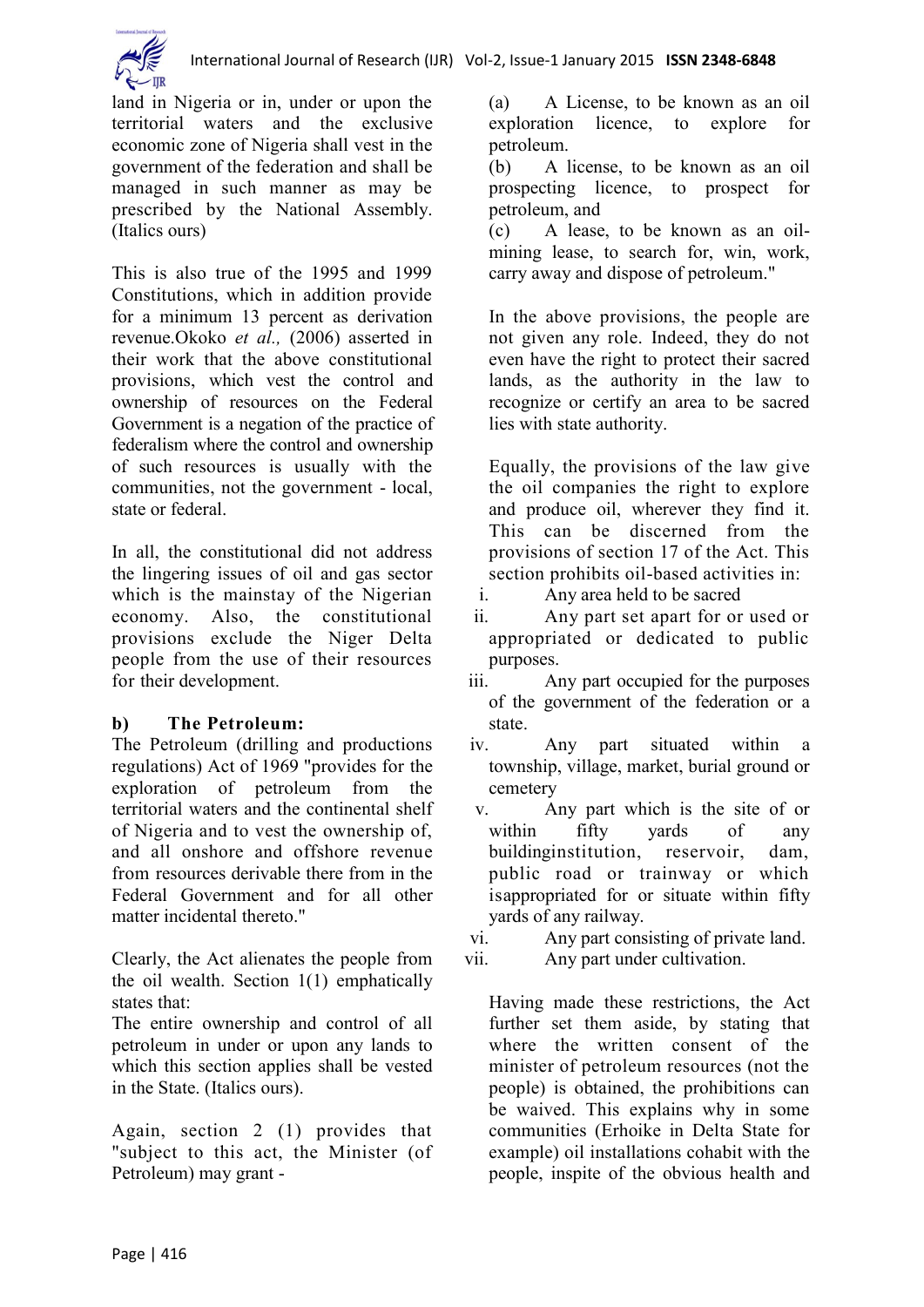

safety consequences.

A significant feature of the Petroleum Act is that it does not protect the rights of the communities in relation to the oil companies, it only concerns itself with operational issues. One area where this is evident is the protection of the Niger Delta environment, which is treated as tangential.

Indeed, the provisions of the law on environmental protection are defective, contradictory and not stringent enough. For example, there is no penalty for violation. In section 23 for instance, it provides that: If the licensee or lessee exercises the right conferred by his license or lease in such a manner, as unreasonably to interfere with the exercise of any fishing rights, he shall pay adequate compensation therefore to any person injured.

Here, the provision for the payment of adequate compensation is vague, given that government sets the compensation rates, with the people having no right to negotiate for the value of their losses. Perhaps more significant is the lack of any provision compelling the oil companies to remedy impacted areas.

This is also true of section 21 (1 and 2) which deals with the cutting of trees and the payment of compensation. The act thus ignores completely, the interest of the people who bear the burden for the production of the oil wealth. An analyst sums it thus:

while centralizing all oil resources in the central government, and protecting the interest of oil companies, it fails to provide enough safety valves to cushion the negative impact of oil exploration on the peasantry (Nna. 2001)

# **c) The Oil Pipelines Act:**

The oil pipelines act of 1965 became a law as an amendment of the Oil Pipelines Ordinance (CAP) 145 of

1956. The Act governs the laying of oil pipelines. Thus in section 4 (2), it provides that a permit should be sought to survey pipeline route. Significantly, the permit is sought from the Directorate of Petroleum Resources (DPR).

What the above means is that the oil companies are licensed by the Directorate of Petroleum Resources before pipeline routes can be surveyed and laid. Here again, the people whose lands are impacted are excluded from exercising the power to grant such license. They are only allowed to "raise objections", where their interests are infringed upon. In this regard, section 15 (I) of the Act prohibits oil prospecting in the following areas, except with the consent of the people. i.Any land occupied by any burial ground

- or cemetery
- ii. Any land containing any grave, grotto, area, tree or thing held to be sacred or the object of veneration.

We note here that the above provision contradicts that of section 17 of the Petroleum Act, which requires the consent of the Minister of Petroleum Resources (not the people) to prospect for oil in prohibited areas. Equally, it violates the Land Use Act (to be discussed later), which vests the ownership of land in the **State** 

Given this, the oil companies effectively explore for oil wherever they deem fit, not minding the impact on the people. Furthermore, because the law itself is not effective, there are instances where the exploration and production (EP) activities actually commence before the companies seek for a permit. A classic example is the Shell Petroleum Development Company (SPDC). Estuary Amatu (EA) project where the project commenced a year before the application for license was made (Environment Watch, 2001).The implication of the

iii. Any land under actual cultivation.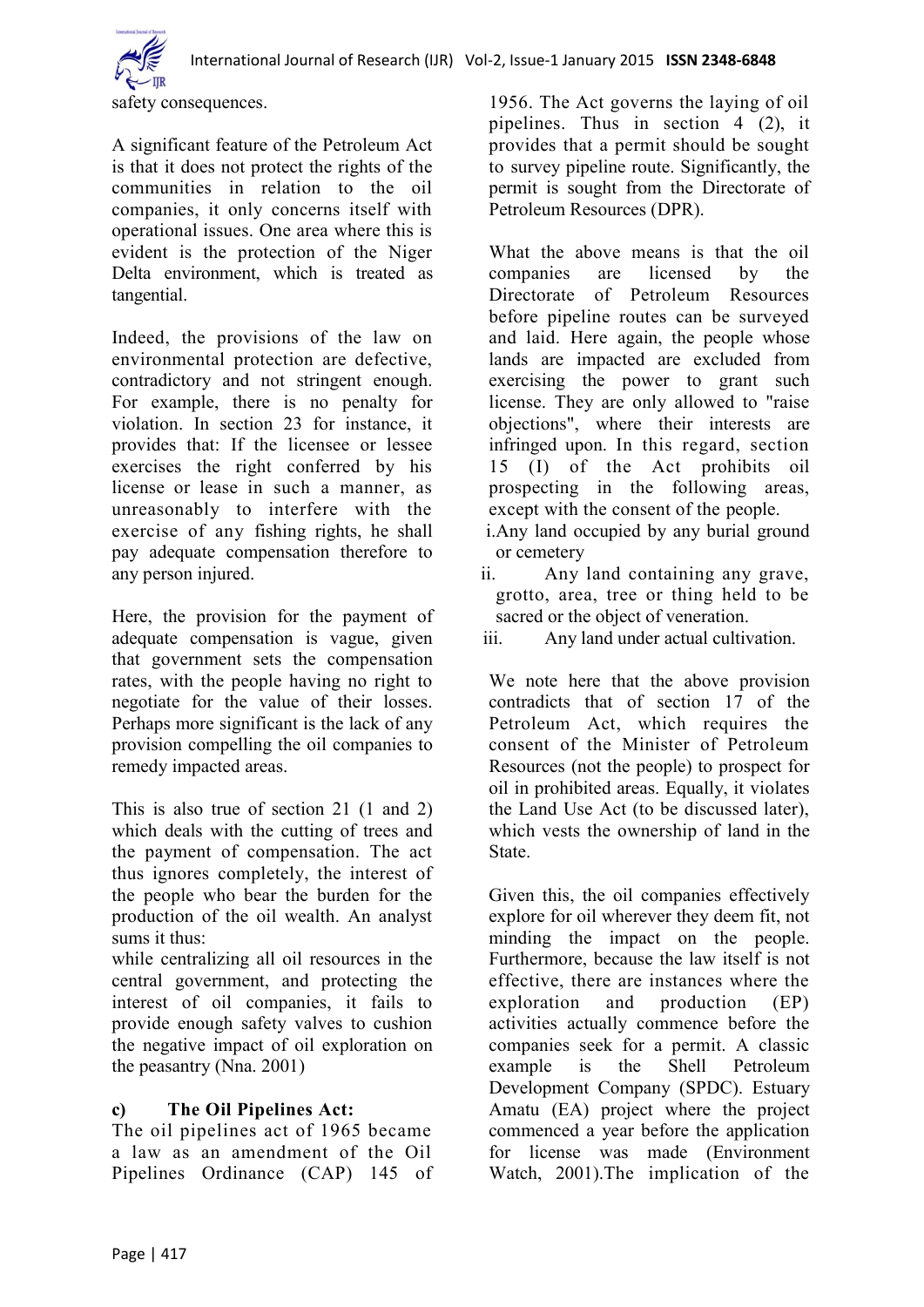

above is environmental distortions, which add to environmental degradation. Clearly, this is a negation of a major objective of the Act, which seeks to protect the Niger Delta environment.

As noted elsewhere, oil based environmental degradation is largely responsible for the collapse of several rural economies in the region.

# **d) The Land Use Decree**

The Land Use Decree, now an Act (CAP 2002) stands out as a major instrument that has been used to dispossess the Niger Delta people of their lands and the benefits thereof. The law positions itself as:

An Act to vest all land comprised in the territory of each state (except land vested in the Federal Government or its agencies) solely in the governor of the state, who... hold such land in trust for the people and responsible for allocation of land in all urban areas to individuals resident in the state and to organizations for residential, agricultural, commercial and other purposes while similar powers with respect to nonurban areas are conferred on Local Governments.

The above reference essentially means that the people have lost the right of their lands to the state. Sections one and two of the Act clearly highlights this fact. In section 5(1) the Act empowers the governor of a state in "respect of land, whether or not in an urban area":

(i) To grant statutory rights of occupancy to any person for all purposes; (ii) To grant easements appurtenant to statutory rights of occupancy;

(iii) To demand rental for any such land granted to any person;

(iv) To revise the said rental -

(a) at such intervals as may be specified in the certificate of occupancy, or

(b) Where no intervals are specified in the certificate of occupancy atany time during the term of statutory right of occupancy.

(v) To impose a penal rent for a breach of any covenant in a certificate of occupancy requiring the holder to develop or effect improvements on the land.

(vi) To impose a penal rent for a breach of any condition, express or implied, which preludes the holder of a statutory right of occupancy from alienating the right of occupancy or any part thereof by sale, mortgage, transfer of possession, sub-lease or bequest or otherwise however without the prior consent of the governor.

Furthermore, section 6(1) provides that "it shall be lawful for a local government in respect of land not in an urban area -

- i. To grant customary rights of occupancy to any person or organization for the use of land in the local government area for agricultural, residential and other purpose,
- ii. To grant customary rights of occupancy to any person or organization for the use of land for grazing purposes as may be customary in the local government area concerned.

Perhaps, of more significance is the provision in section 6 (3), which states that: It shall be lawful for a local government to enter upon use and occupy for public purposes any land within the area of its jurisdiction, which is not the subject of any laws relating to minerals or mineral oils. (italics our)

It is clear from all of the above that the Land Use Decree (Act) amounts to a complete seizure of all lands from the people; and strengthens the other laws governing the oil industry (the Petroleum Act for example) in the alienation of the Niger Delta communities from the oil wealth.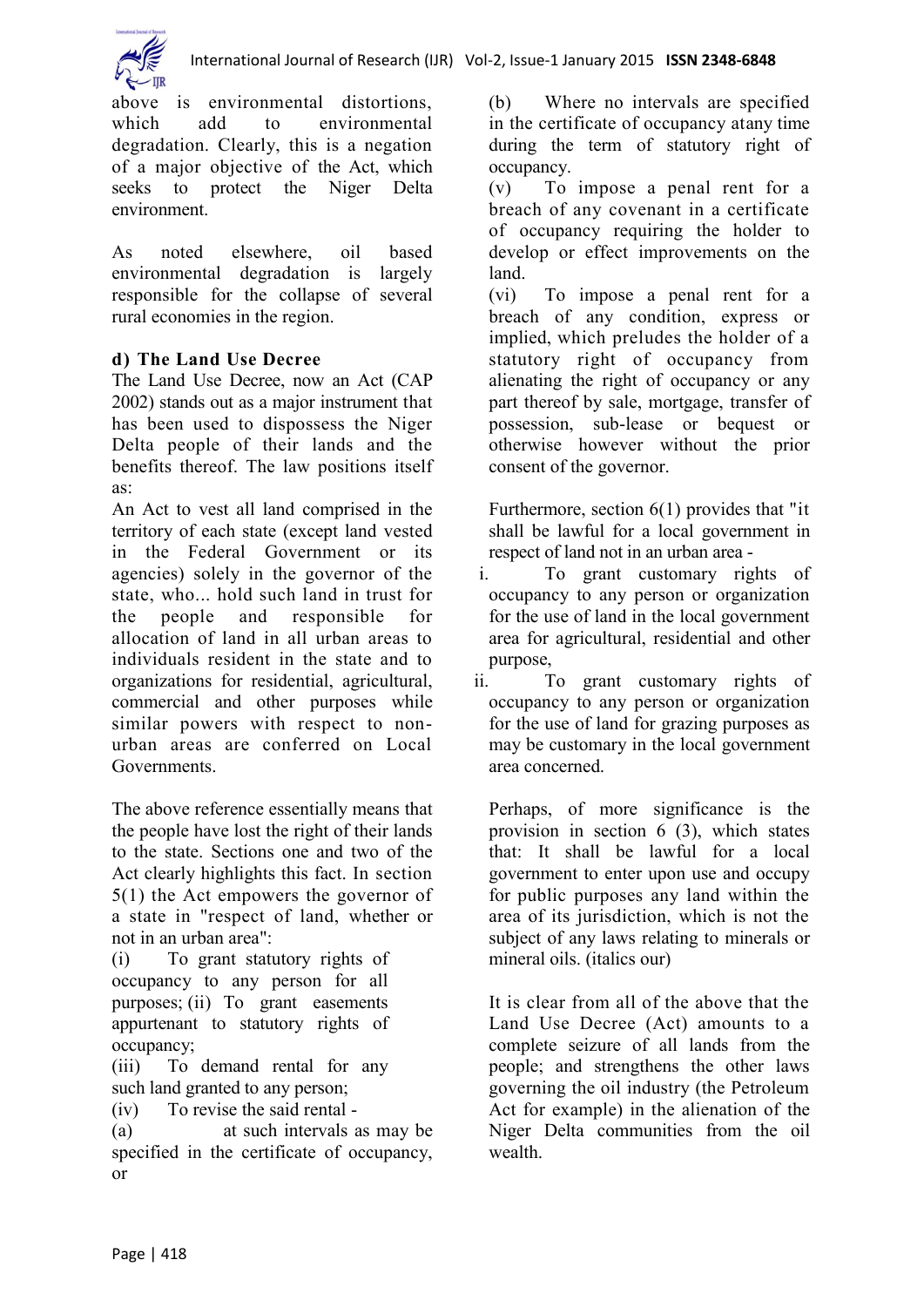

Indeed, the impact of the Act on the people is in varied dimensions - social, economic and environmental. According to Obioma:

The communities lost the right to grant or refuse permission to the oil companies, the use of their land and also, the right to participate in the rates of compensation to be paid them for their destroyed resources (cited in Okoko &Ibaba, 1997)

The implication here is that the Federal Government sets the compensation rates. Sadly they are too meager to be commensurate to the losses. Thus for example, while a mature mahogany tree can generate about N10,000.00 whenprocessed into boards or planks, the compensation rate is a paltry N600.00. This is also true of the Iroko, Abura and Obeche trees. This inevitably aggravates rural poverty.

Equally, because the people have no say on how their lands should be used, the oil companies have become insensitive to the environmental costs of their activities. This is evidenced by the substandard technology they use instrumentality of federal legislation such as the Land Use Decree of 1978. What is deducible from the above is that the Land Use Act constrains the sustainable exploitation of natural resources and thus undermines the sustainable development of the region. Also of note is the fact that the compulsory acquisition of lands has engendered land fragmentation and reduced the bush fallow period in several communities. This has led to a decrease in the nutrient value of the soil, reduced crop yield and the resultant loss of income to farmers.

Given that agriculture (farming and fishing) is the major occupation of the local communities, the loss of income limits the ability of many parents in performing their social and economic obligations (providing the basic needs

of their families, etc.); thus, setting off a chain of events such as proletarianisation and rural urban migration, which reinforces rural poverty.

# **The Proposed Petroleum Industry Bill (PIB)**

It clear that the laws governing the oil industry in Nigeria which have a colonial origin are oppressive to the extreme (Nna, 2001) and defines the poverty and underdevelopment of Nigeria and particularly the Niger Delta region. Perhaps, more significant is the fact that federalism in Nigeria came through imposition and not negotiation by the federating groups, the basis for the domination and exploitation of the Nigeria people. This highlights the need to carry a comprehensive reform in the oil and gas industry.

According to the federal government, the necessity for the Bill was borne out by the fact that the laws governing Nigeria's oil industry have not been comprehensively reviewed in almost 40 years. The PIB combines 16 different Nigerian petroleum laws into a single transparent and coherent document that establishes clear rules, procedures and institutions for Nigeria's petroleum industry.

The PIB has been described as "a reform legislation which aims to put in place of the existing myriad of legislative and administrative instruments governing the petroleum industry one omnibus legislation establishing clear rules, procedures and institutions for the administration of the petroleum industry in Nigeria."

Although section 479(1) of the PIB saves the licences and leases issued under the Petroleum Act 1969 for the remainder of their duration, nevertheless, the contractual framework under which the licences and leases are operated and tax chargeable on their profits will be heavily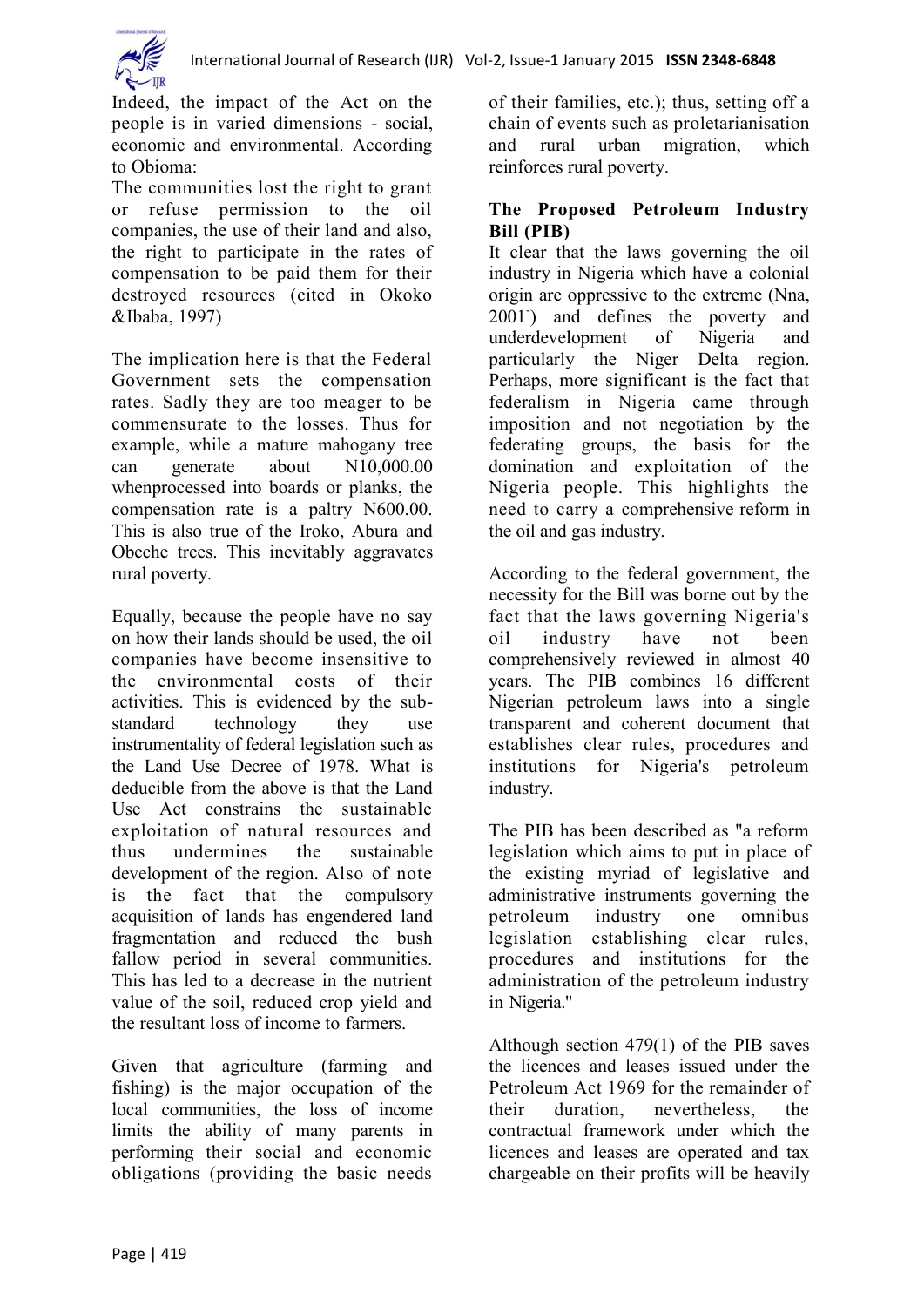

impacted when the PIB is passed into law.

The Petroleum Industry Bill (PIB) is the product of the reform agenda of Government emanating from the Oil & Gas Reform Implementation Committee. The Committee was set up by the Federal Government in year 2000 to carry out a comprehensive reform of the oil & gas industry. It produced a report which was submitted to the Government. Subsequently, in 2007 the current administration relaunched the initiative with the following Terms of Reference:

 Assume the full mandate for the implementation of the OGIC report, especially as enshrined in the Road Map approved by government.

 Advise on the take off of the new bodies, institutions, organizations and agencies that would constitute the institutional framework for the restructured Oil industry

 Identify and put in motion all required amendments and changes in all legislations governing the country's Oil and Gas industry as a result of the implementation of the OGIC report.

• Seek the approval of Mr. President on all major amendments to the report that may arise in the course of implementation

 To engage, as much as possible, all industry stakeholders in the course of the implementation programme, as well as resource persons, facilitators and consultants where necessary.

Accompanying the report was a draft legislation known as the Petroleum Industry Bill (PIB) which was adopted and presented to the National Assembly for enactment. Consistent with the Terms of Reference of the OGIC, the Chairman of the OGIC who also doubled as the then Honourable Minister of Petroleum Resources constituted an Inter Agency Team (IAT) to further review the draft bill. At the public hearing after the second reading of the bill, a Government

Memorandum was submitted to both Chambers of the National Assembly. This Government Memorandum on the Bill has been subjected to public reviews, stakeholder engagements including discussions with Local and international Oil Companies (IOCs).

## **Highlights of the main reforms of the proposed Bill** include:

**Transparency**: The Bill will remove secrecy and confidentiality in the petroleum sector. The texts of all licenses, leases and contracts, as well as changes to these documents will no longer be confidential. Under the new legislation, payments to the government will be public information. Petroleum prospecting and mining licences will also be awarded through a competitive bidding process.

**Revenue collection**: To improve revenue collection by government from the oil and gas industry, a new fiscal regime for the upstream sector of the industry will be introduced. Government feels that its take from the industry is relatively low when compared with other countries. The PIB will split the current Petroleum Profits Tax into two: the Corporate Income Tax and the Nigerian Hydrocarbon Tax. All oil companies will be required to pay Corporate Income Tax, from which they are currently exempted. The Hydrocarbon tax will be payable on a company's production, not profit.

Every company involved in the upstream petroleum industry will be subject to the same system of rents, royalties and taxes, depending on whether they operate in the onshore, shallow or deep offshore or inland areas. This means it will not be possible under the Bill to treat certain companies more favourably than others.

**Administration**: To handle the administration of the sector a number of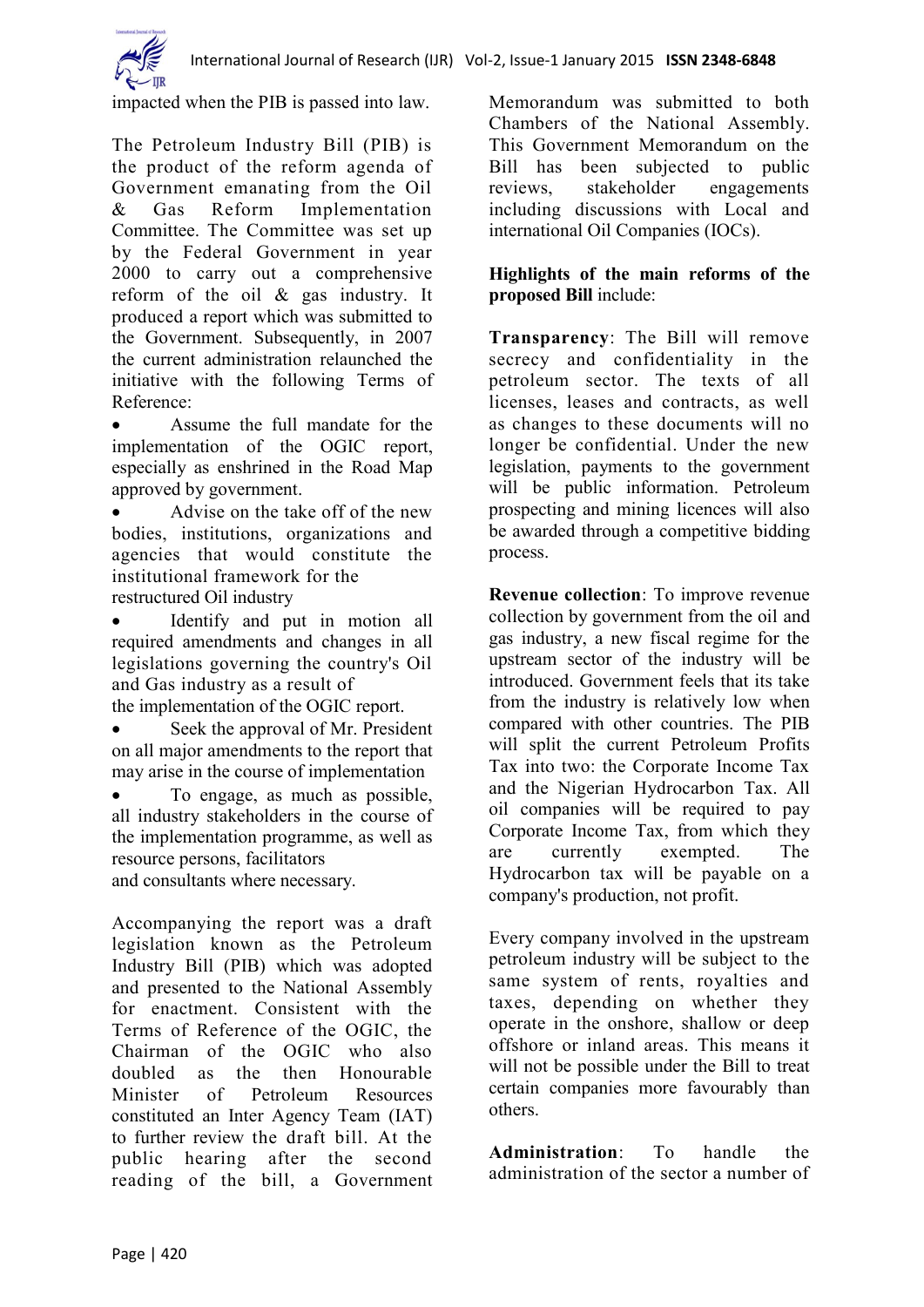

new agencies will be created. The idea is that each of agencies will focus on a specific area of the sector to avoid the overlapping of responsibilities.

**Role of NNPC**: The Bill will change the role of the Nigerian National Petroleum Corporation (NNPC). The NNPC currently has the character of agovernment department, whereas the Bill will commercialise the NNPC so that it can operate as viable and self-financing company. It will however still be owned by government. The idea is that that the NNPC will function like other successful state-owned oil companies such as Norway's Statoil, Brazil's Petrobras, Malaysia's Petronas and Venezuela's PDVSA. The new NNPC will also pay government the same royalties and taxes as any other oil company.

**Joint ventures:** To assist the new NNPC in the financing of new projects, the Bill will create a new joint venture structure, called incorporated joint ventures. The NNPC and foreign companies will join into a single company of which they will be shareholders.

#### **Deregulation of downstream sector:**

Running alongside the PIB is the proposed deregulation of the downstream sector of the petroleum industry. The deregulation was supposed to start early in November but due to opposition from various quarters; this has now been put on hold to a later date.

The deregulation essentially means that the pump prices of petrol will no longer be subsidised by government. Government's arguments for deregulation is that it cannot sustain the current subsidy; it wants to reduce the level of distortions or corruption involved in oil transactions; and because it believes deregulation will lead to better quality of services and constant availability of product. It also hopes deregulation will encourage investment in refining

**EXPECTED BENEFIT OF THE PETROLEUM INDUSTRY BILL(PIB)** The Petroleum Industry Bill (PIB), which many believe is the most important legislation in Nigeria's parliamentary history vis-a-vis the nation's oil industry and economy has lot of implications that are far reaching.

The PIB is actually meant to revive the entire oil and gas industry in the country. Given the importance of the industry to the national economy and the nation's strategic position in the global oil and gas market, the bill has huge expectations attached to it. It is expected to restructure the country's oil and gas industry and provide incentives to indigenous operators. We shall highlight the impact of the bill

# l. **Good Governance**

One of these key objectives is establishing clear and enduring good governance in the Nigerian oil & gas industry. It is often familiar to talk about an industry that is opaque and largely characterized by discretionary decision making. The PIB however, makes it mandatory for processes in the industry to be subjected to public scrutiny. This in turn is augmented by separation of the role of policy making and regulation from operations. Good governance is promoted through the removal of much of the confidentiality as well as creating transparency.

Confidentiality encourages corruption. The best way to fight corruption is to remove confidentiality for all procedures, contracts and payments. Every Nigerian including all stakeholders should have the right to know what is going on in the industry. The bill removes confidentiality on a scale not seen in the world before, Nigeria will move in one step from one of the mostopaque petroleum nations in Africa, to one of the most open and transparent in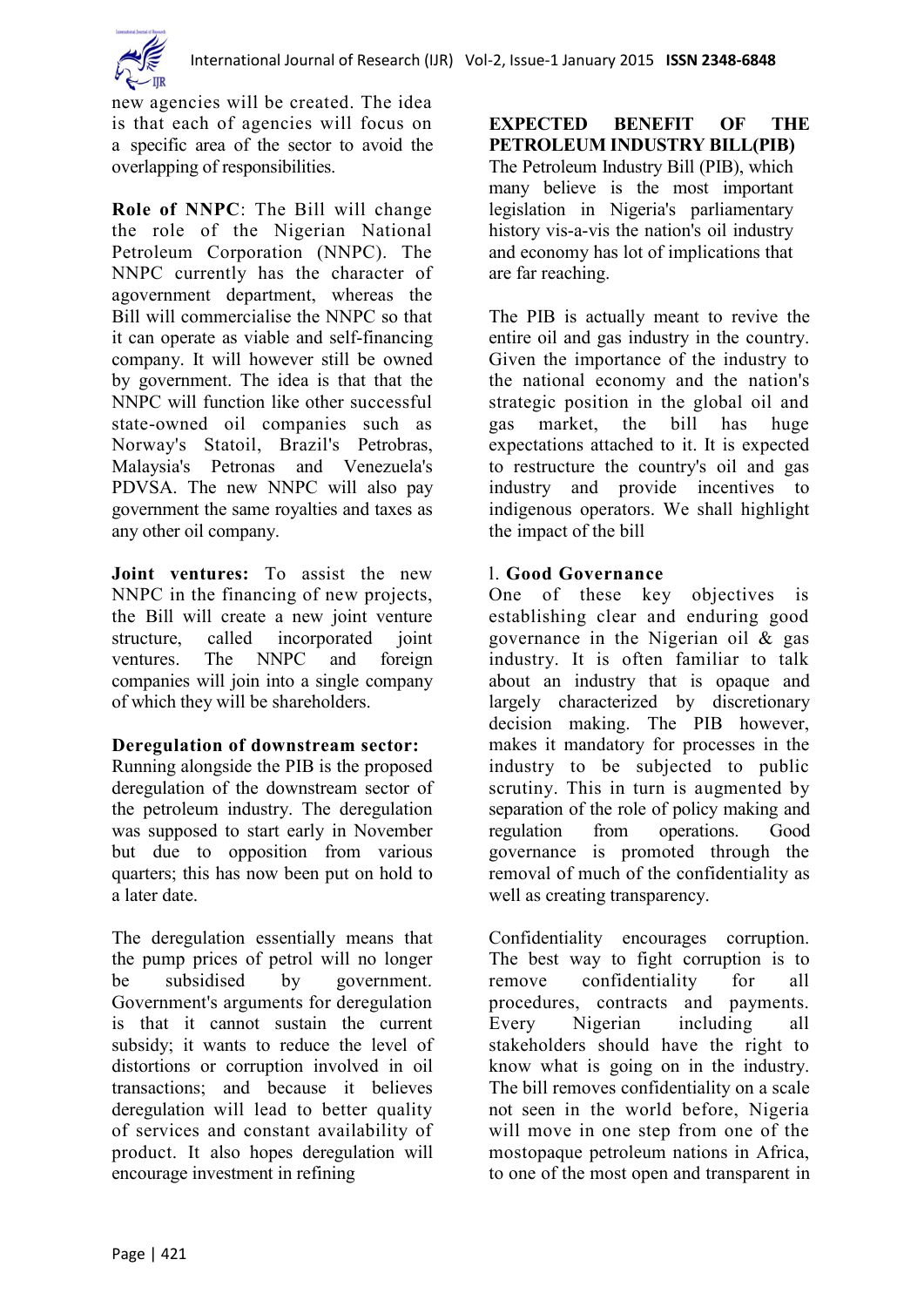

the world.

# 2. **Fiscal Provisions**

 The PIS establishes fiscal provisions that are flexible and that would guarantee an optimal take for the government. This is accomplished through:

 The simplification of collection of government revenues,the capture of windfall profits in cases of high oil & gas prices. Collection of more revenues from large profitable fields in the deep offshore waters, and co creation of Nigerian employment and business opportunities, by encouraging investment in small oil and gas fields.

 It also encourages more effective management of costs through the improvement of Nigeria's savings index and the removal of cost based incentives under the current PPT.

# 3**. Incorporated Joint Ventures (IJVs)**

One of the most important reforms proposed by the PIB is the reform of the Nigerian JV structure. Each existing JV structure (unincorporated JV) is to be incorporated into an autonomous commercial structure called the Incorporated Joint Venture (IJV).6 By virtue of this provision, existing unincorporated JVs between NNPC and the IOCs are to be operated under IJV structures.

The implementation of this provision would require the transfer of the license or lease held by the JV parties to the IJV Company. This transfer will trigger Capital Gains Tax and Stamp Duty. Although the PIB prescribes certain corporate governance requirements, a number of shareholder issueswould need to be addressed by the IJV parties before the IJV can replace the unincorporated JV structure.

It will appear that the PIB requirement for unincorporated JVs to convert to IJVs will also affect other licenses and leases operated under an unincorporated JV structure. This is because there is nothing in the PIB which restricts the application of the requirement to only NNPC's unincorporated JVs. It is however unclear whether certain corporate governance provisions prescribed by the PIB for the IJVs, especially those relating to the National Oil Company, will apply to unincorporated JVs which do not have NNPC as a party.

In addition, any gas produced by existing unincorporated JVs after the enactment of the PIB would be taxed at the rate of 45% instead of the 30% rate such activity currently attracts.

The PIB establishes clear principles for the working of the Incorporated Joint Ventures and guarantees that government continues to secure the maximum financial benefits from its investment in the joint ventures while receiving Government of funding from the Treasury.

# 4. **Support for National Gas Master Plan**

The PIB Supports domestic gas utilization through effective implementation of the National Gas Master Plan. The creation midstream sector and the regulatory framework for midstream activities now means that oil & gas delivery systems by law are subject to regulatory oversight through the establishment of open access rules. This is particularly important for managing access by small field owners into available oil and gas infrastructure currently operated by oil and gas majors. The PIB also recognizes domestic supply obligations which are now linked to delivered commitment into existing or new gas processing and transmission systems

which will also be subject to mid-stream regulations. Adequate fiscal incentives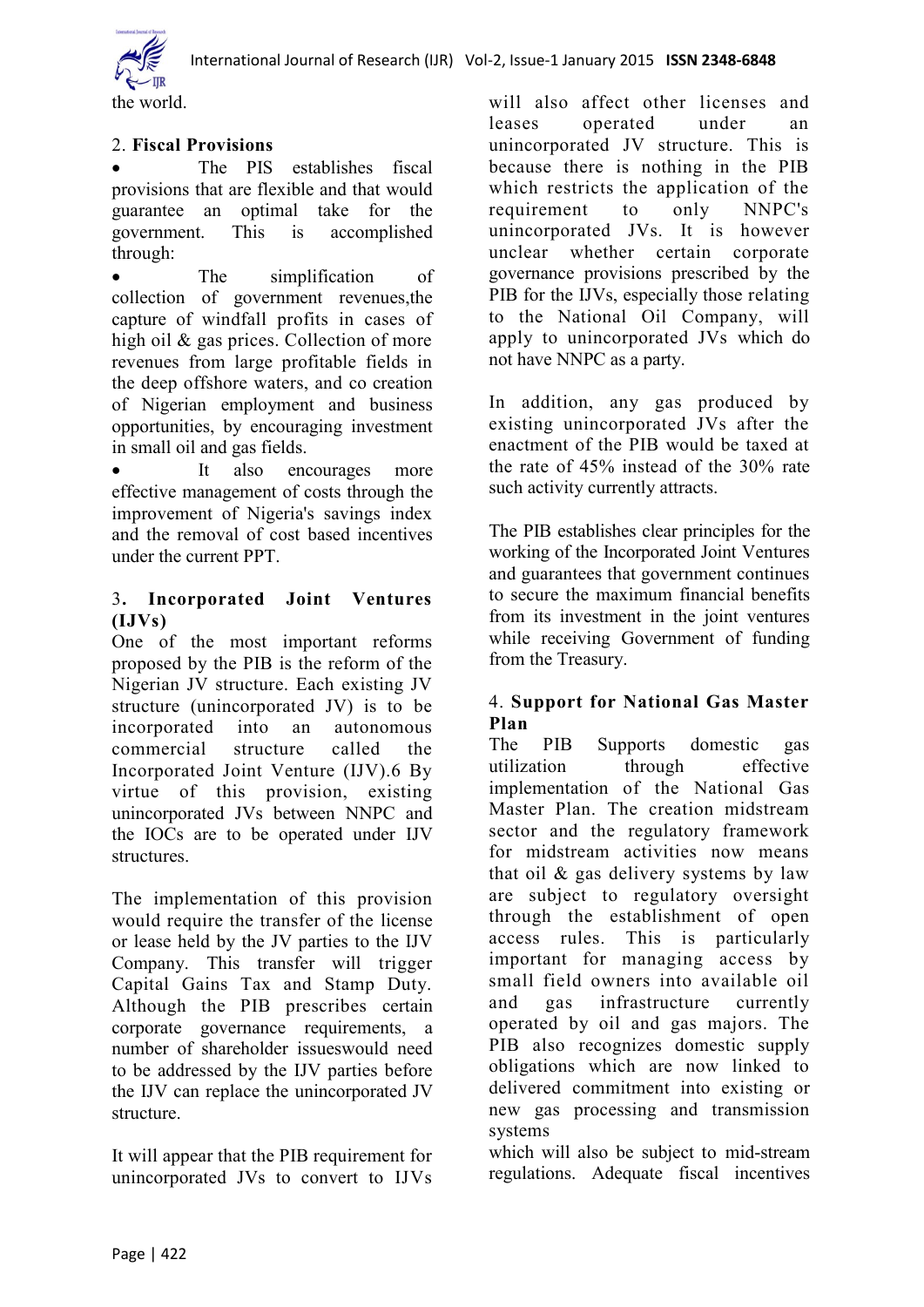



hitherto unavailable have also been provided for oil & gas midstream operation s such as refineries, oil terminals, oil pipeline e.t.c. This ensures the availability of gas to power and other industrial sectors in the domestic economy.

# **5. Acreage Management Systems**

Nigeria's acreage management systems are at least fifty (50) years old and completely out of tune with modern realities. This has resulted in large tracks of high potential acreage being held for more than forty years with significant portions not covered by oil & gas activities. The PIB therefore, seeks to modernize acreage management in line with international best practices. This has the potential of increased oil  $\&$  gas exploration and production activities and will encourage new participants in this vital sector of the Nigerian economy.

#### **6. Nigerian Content**

With regards to Nigerian content, the PIB establishes linkages between field development work plans, midstream and downstream project approvals with national content requirements. Specific Nigerian content provisions are included which complement general Nigerian content legislation, related to Nigerian goods and services, Procurement, Employment and personnel, Training, Research and Development. Detailed local social responsibility provisions are also proposed in the PIB. The PIB adequately addresses the long term agitation of our Oil producing communities in a manner that is commendable. The passage will also accelerate the growth of the local content initiatives already embarked upon in the industry. The impact on the fortunes of the oil-rich Niger Delta will also see an acceleration of the economic and infrastructural development of the area. The bill, if and whenpassed into law would loosen up the hegemonic stranglehold of the local

industry by multinational oil companies and their local surrogates, prying it away from its current "enclave" nature. This will lead to an enhancement of the industry's financial base, deepening it as the main source of revenue for the federal government.

## **7. Administration of the Industry**

PIB strengthens administration of the industry through the proper alignment of roles of policy, regulation, research and funding institutions with the requisite powers and rules for the effective administration of the industry. In line with international best practices for the administration of the regulatory institutions, the PIB creates three regulators with both technical and cost/commercial functions as follows:

 The Inspectorate for upstream petroleum operations

 The Agency for midstream petroleum operations, and

 The Authority for downstream petroleum operations.

#### **8. Health, Safely and Environment**

The Bill provides for a detailed description of how the regulatory Institutions should interact with the ministry of environment in order to achieve the goals on Health, Safety and Environment.

Directives of Ministry of Environment prevail over Regulatory Institutions. The Government Memorandum clarifies that matters related to the conduct of operations do not only apply to upstream petroleum operations, but midstream and downstream operations as well.

The fundamental impact that the PIB will have on existing PSCs is the change of the employer party. The PIB provides that licenses and leases previously held by NNPC including those in respect of which PSCs have been awarded shall be held by the National Petroleum Directorate (the Directorate).2 When the NNPC transfers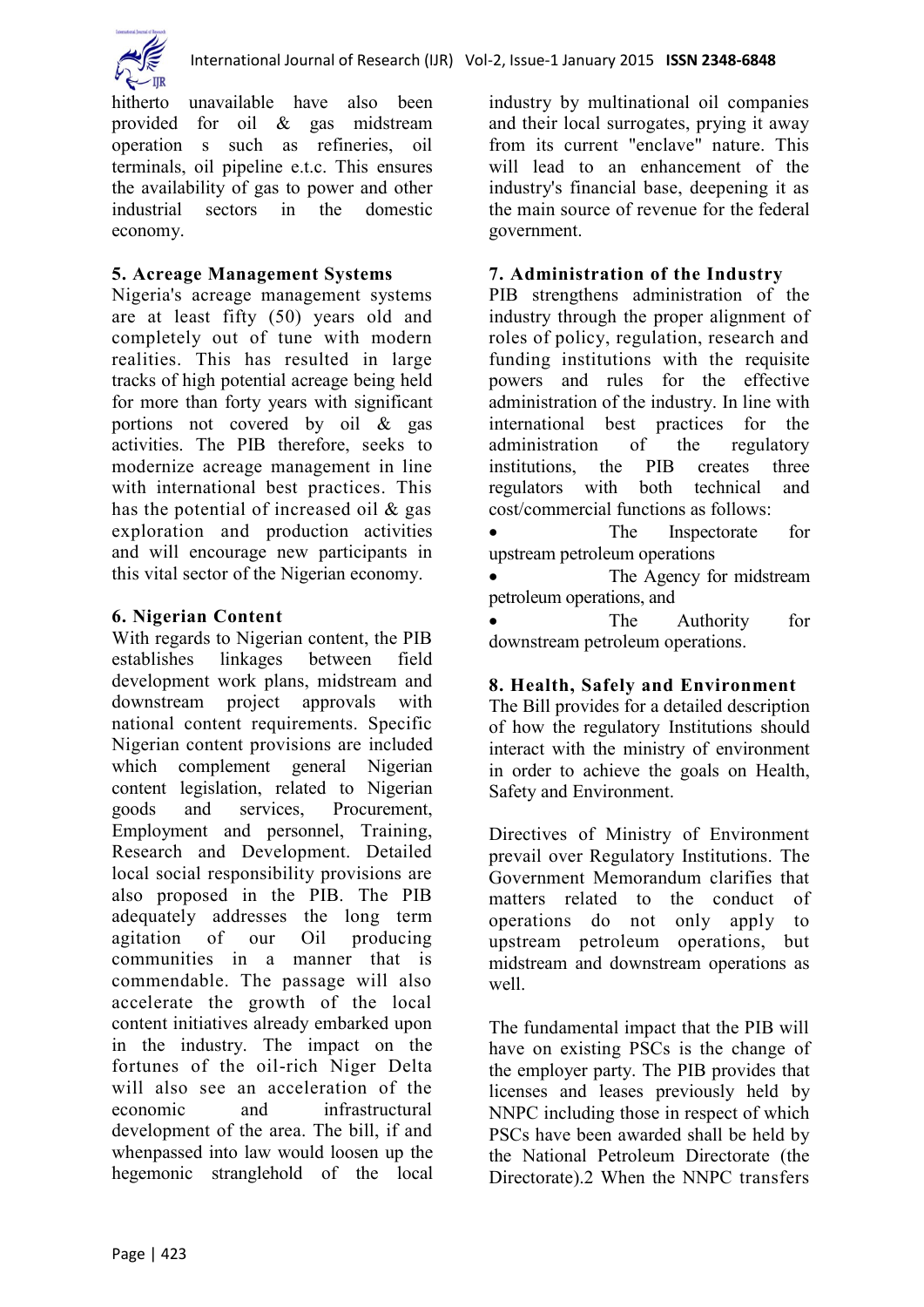

the acreages in respect of which PSCs have been issued to the Directorate, the PSCs relating to those acreages would need to be amended to reflect the Directorate as the employer.

When existing NNPC PSCs attain commerciality, the PIB requires the contractor party to meet with the Directorate to discuss terms and conditions for the incorporation of a company which shall manage and operate the production sharing contract.3 the rationale for this provision and how it would be implemented is not clear. On the one hand, the provision could mean that the contractor parties under a PSC should, upon commerciality, constitute themselves into a company for the management and operation of the PSC. In this case, the provision will be inapplicable to a PSC with one contractor party. On the other hand, the provision could be interpreted to mean that the contractor party, upon commerciality, should incorporate a Dr. Rilwanu Lukman, Honourable Minister for Petroleum Resources, Keynote Address by the Honourable Minister of Petroleum Resources on the Proposed Petroleum Industry Bill (PIB) on 16th July, 2009

# **CHALLENGES CONFRONTING THE BILL**

#### **Delay in passing the bill**

One critical challenge confronting the petroleum industry bill (PIB) is the delaying in passing the bill by the National Assembly. Indeed, the editorial report of Business day march  $28<sup>th</sup>$  2011 noted that the National Assembly has compromised it position over the PIB; and is, therefore, foot-dragging in quickly passing it. It would be recalled that the scandal, which trailed the parliament when its members went to Ghana to "brainstorm" over the bill, following the sponsorship of some multinational oil companies, watered down its content appallingly".

# **The multi -national oil companies vested interest**

Another area of concern is the vested interest of the some of the multinational oil companies in the country. Some of the existing oil companies feel it will drive away investment because the increase in taxes will make operations unprofitable. For instance, Newswatch quoted Basil Omiyi, the country chair for the Shell companies in Nigeria saying "the aggregate impact of multiple taxes, higher royalty rates and loss of incentive under PIB will have a significant negative impact on gas and deep water projects. The majority of gas and deep water projects will not be viable under the PIB as currently proposed" Zaid Kolawole (2011) Ventures Coordinator with Total Upstream Nigeria says many oil companies "believe that the new tax regime will decrease by half the capital investment in the sector in the next 10 years and new oil and gas production will be reduced by nearly 50%, with a high proportion of new projects becoming uneconomic." He adds that "government will have to strike abalance between taking a significantly higher stake from industry operations and ensuring the sustainable growth of the industry."

#### **Labour issues**

There is the perpetual fear of job loss in the industry if the bill is passed. Some maintained that the major companies would embark on retrenchment and restructuring of their operations.

In a memorandum to the House of Representatives public hearing on the Bill, the Petroleum and Natural Gas Senior Staff Association of Nigeria (PENGASSAN) also expressed concern that the government would continue to interfere in the affairs of NNPC; and about the lack of provision in the Bill for protecting the interests of host communities in the form royalties or equity ownership, amongst other issues.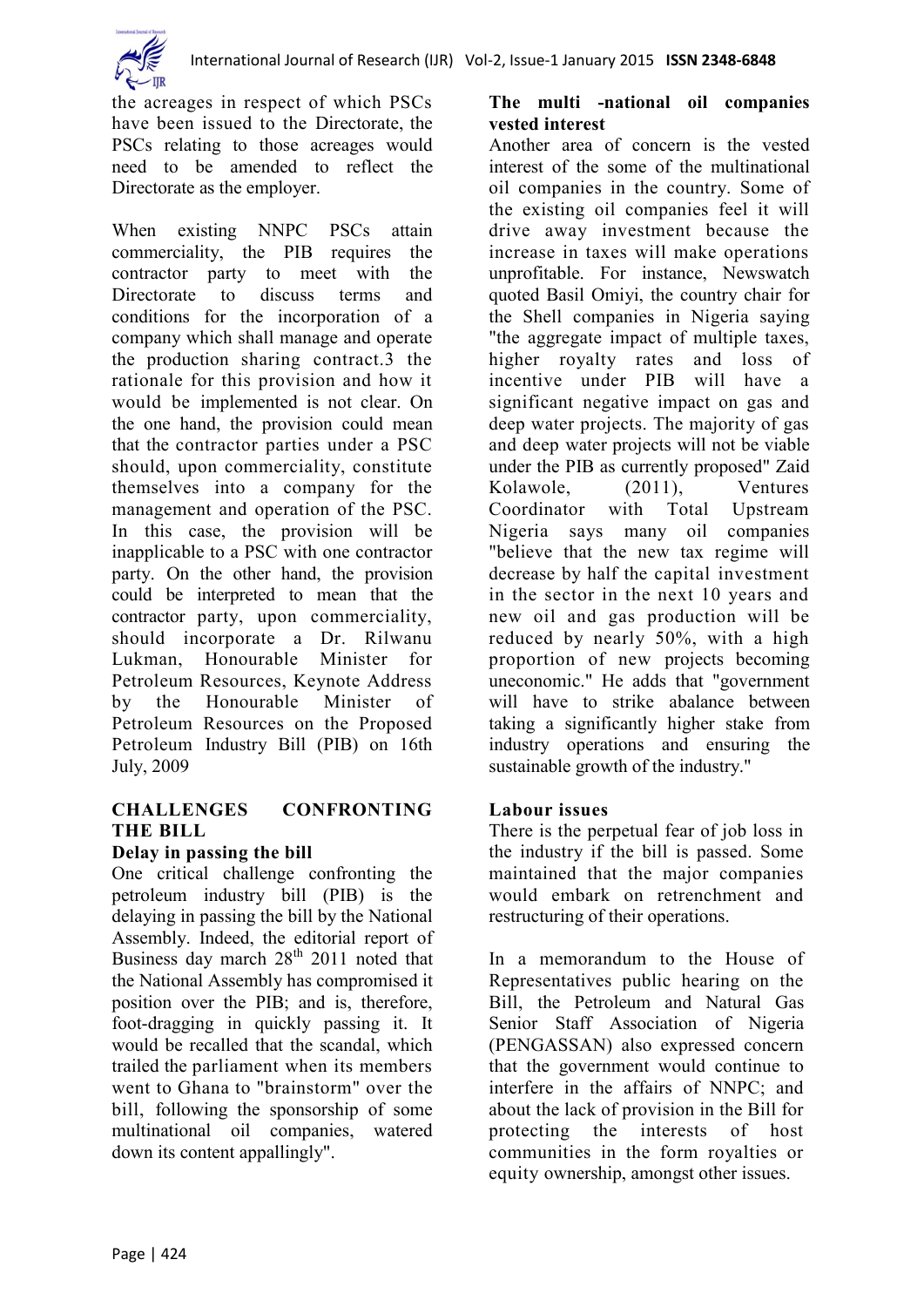

The Nigeria Labour Congress (NLC) argues the large subsidies government are currently paying is due to mismanagement by government in the first place. In a statement it mentions the fact that the federal government has contracted companies in Spain, which is not an oil producing country, to refine petroleum products for the Nigerian market. Given the fact that Spain is not an oil producing country, it argues, the costs of refining there are higher than what ca. be obtained in countries that have domesticated technology for refining oil because they produce crude oil. These higher costs are passed on to Nigerians as 'subsidy'.

"It is our view that the deregulation of the downstream sector of the oil industry will only spell doom to the economy and bring untold hardship to the Nigerian people," says Abdulwahed Omar, president of NLC. "If deregulation is allowed, the country will return to the era of arbitrary high prices, profiteering,adulteration of commodity, artificial queues [at filling stations] as well as endless importation of refined petroleum products," he added.

#### **Other stakeholders**

If the PIB gets passed into law and the deregulation of the downstream sector go ahead, government will need to ensure that these new laws and measures are not just simply new wine in old wineskins and that it truly has a positive impact on the country's oil and gas industry.

#### **RECOMMENDATIONS AND CONCLUSION**

The PIB represents the most comprehensively re-viewed legislation in Nigeria's legislative history and rightly so given the importance of the oil & gas industry to Nigeria's economic well being. The adoption and passage of the PIB will create a Nigerian petroleum legislation that will conform to

international best practices.

The bill when passed into law would permit Nigeria to maximize the benefits from its petroleum resources in terms of government revenues and Nigerian content with better linkage of the oil & gas industry to Nigerian economy especially in the areas of power generation and industrial development.

# **REFERENCES**

1. Adedipe B. (2004): The impact of oil on- Nigeria; Economic Policy formulation; a Paper presented at the conference on Nigeria: Maximizing Pro-pour growth; regenerating the socioeconomic Database, organized by oversea development institution in collaboration with the Nigeria economic summitgroup.  $16^{th}/17^{th}$ June, 2004

2. Aliyu, S.U. R. (2009) "Impact of oil price stock and exchange rate volatility on Economic Growth in Nigeria: An Empirical Investigation" Research Journal of International Studies (RJIS) – Issue 11, July, pp. 4-15.

3. Atsegbua L. (1993) "Nigeria Petroleum Law: Acquisition of oil right in Nigeria

4. Business World Newspaper editorial report - The Petroleum Industry Bill March 28 - April 3, 2011

5. Central Bank Nigeria (2006): Statistical Bulletin, Various Issues, Development Report Nigeria 2006.

6. Central Bank of Nigeria (2006): Statistical Bulletin...

7. Iyoha M.A (2003): An overview of the Nigeria Economy

8. Oriakhi D. E. (2003): An Overview of leading in the structure and development of the Nigeria economy since 1960 mindex publishing, Benin City

9. Orubu 0. C. (2003): "The Development and contribution of